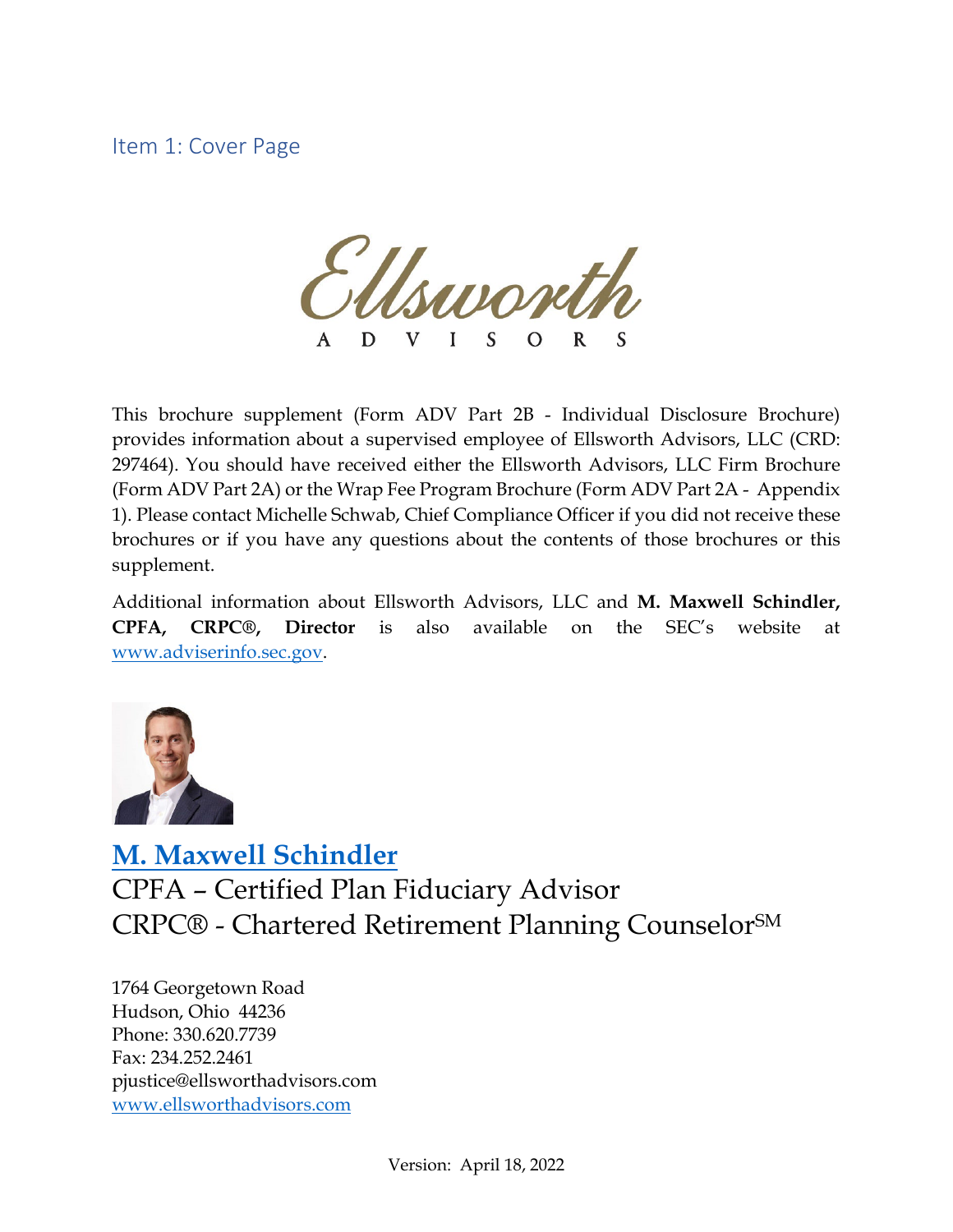# Item 2: Educational Background and Business Experience

| Name:                                                                                    |                     |
|------------------------------------------------------------------------------------------|---------------------|
| M. Maxwell Schindler                                                                     | Born: April 1987    |
| <b>Educational Background:</b><br>John Carrol University<br><b>Bachelors Accountancy</b> | Graduated: 2009     |
| <b>Business Experience:</b><br>Ellsworth Advisors, LLC<br>Director                       | $10/2018$ – Present |
| Ellsworth Private Wealth Management<br><b>Financial Advisor</b>                          | $01/2015 - 10/2018$ |
| Morgan Stanley Smith Barney<br><b>FA Trainee</b>                                         | $06/2010 - 01/2015$ |
| <b>RW Baird</b><br>Intern                                                                | $2005 - 2009$       |

#### Professional Designations:

CPFA – Certified Plan Fiduciary Advisor

Federal law regulates standards of conduct for those who manage qualified retirement plans. Plan advisers who sell and service these plans must act in accordance with these basic fiduciary principles.

The Certified Plan Fiduciary Adviser (CPFA) credential demonstrates an adviser's knowledge of, expertise in, and commitment to working with retirement plans. Plan advisers who earn their CPFA demonstrate the expertise required to act as a plan fiduciary or help plan fiduciaries manage their roles and responsibilities.

To attain designation of CPFA, an individual must:

- Education The CPFA Coursework covers four key areas:
	- 1. ERISA Fiduciary Roles and Responsibilities
	- 2. ERISA Fiduciary Oversight
	- 3. ERISA Plan Investment Management
	- 4. ERISA Plan Management
- The CPFA exam includes 75 multiple choice questions for which a candidate will have 3 hours to complete.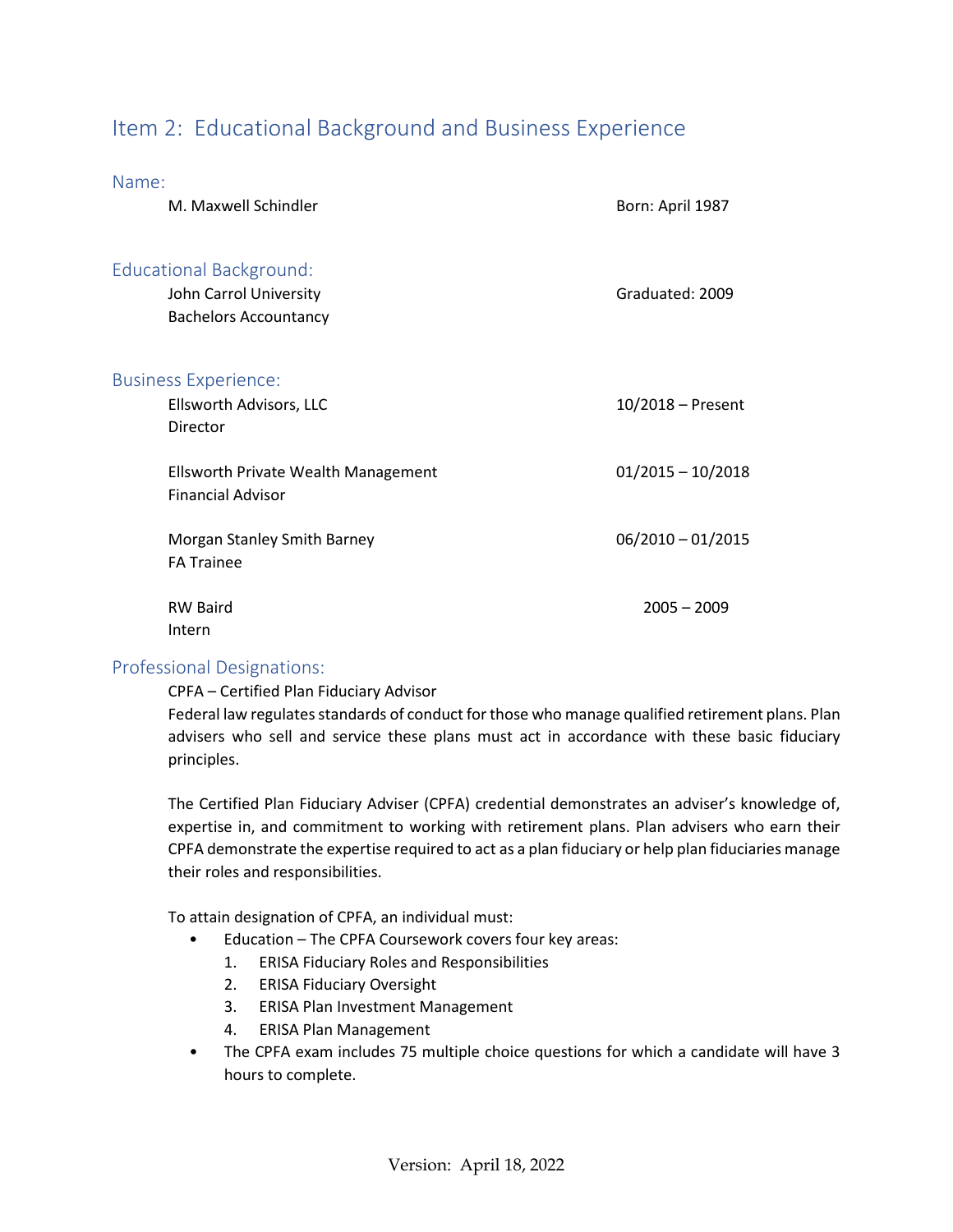• Continuing Education – In order to maintain credential(s), the candidate must earn 20 CE credits every two-year cycle. Two (2) of the 20 CE credits must be on ethics/professionalism topics.

#### CRPC® - Chartered Retirement Planning Counselor™

The CRPC program is developed with a focus on client-centered problem solving. The study program to become a CRPC covers the entire retirement planning process, including meeting multiple financial objectives, sources of retirement income, personal savings, employersponsored retirement plans, income taxes, retirement cash flow, asset management, estate planning and more. To earn the designation a candidate must:

- Successfully complete the program;
- Pass the final examination; and
- Continued use of the CRPC® designation is subject to ongoing renewal requirements.

Every two years individuals must renew their right to continue using the CRPC® designation by:

- Completing 16 hours of continuing education;
- Paying a biennial renewal fee